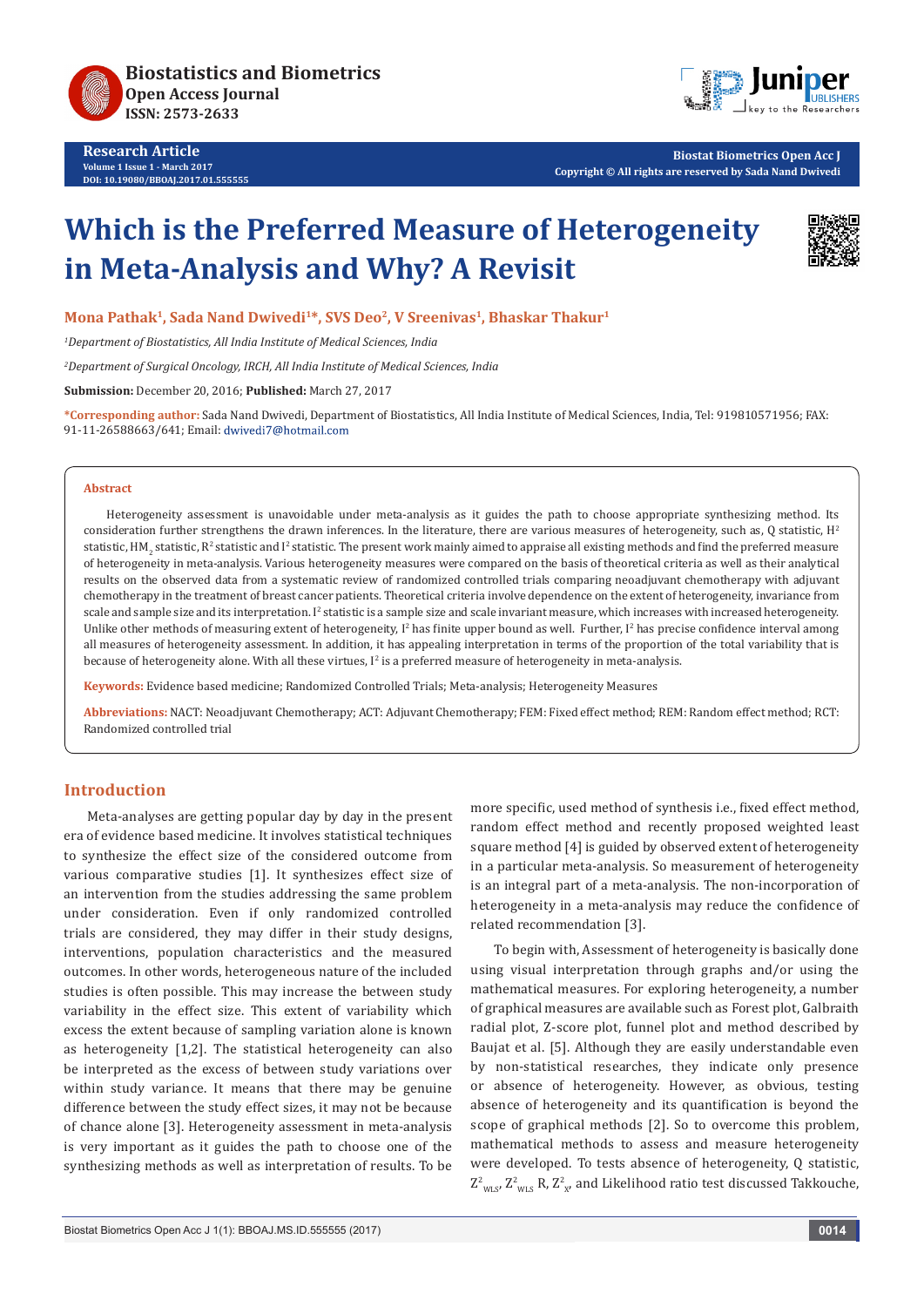et al. [6]. They have reported that Q statistic is best among them. Hence, only Q statistic was included in this study for comparison. But these measures do not quantify the extent of heterogeneity. To cope up this problem, Higgins and Thompson reported three measures,  $H^2$  statistic,  $R^2$  statistic and I<sup>2</sup> statistic, which quantify the magnitude of heterogeneity [7]. With a different argument, Mittlböck & Heinzl suggested to use  $\text{Hm}_{2'}$ which also quantifies the magnitude of heterogeneity [8]. In spite of the above mentioned facts, in the current literature, Q statistic and I<sup>2</sup> statistic prevail to be most widely used measures of heterogeneity. Computation modules regarding these two measures are available in the standard statistical software for meta-analysis like Stata, R and Review Manager [9].

Keeping in view of the availability of various methods to assess absence of heterogeneity and/or quantify extent of heterogeneity, as obvious, need of comparing these methods arises [7,8,10] . As a first attempt in this regard Higgins & Thompson [7] compared  $H^2$ ,  $\mathbb{R}^2$  and I<sup>2</sup> statistics in case of various measures of effect sizes (odds ratio, risk ratio, hazards ratio and standardized mean difference) using observed data. Another study  $[10]$  compared  $Q$  and  $I<sup>2</sup>$  on simulated data in case of only quantitative outcome, i.e., mean difference effect sizes in form of hedges 'd' and glass's 'g'. Further, one more study [7] compared  $H_{M}^{2}$  with  $I^{2}$  on simulated data again only in case of quantitative outcomes. It may be worthwhile to mention that two of the above mentioned three studies used simulated data that may often provide non-convincing and distracted results. To summarise, there is no study comparing all the methods quantifying heterogeneity on observed measures of effect sizes. Also, earlier studies did not focus on finding out a preferred heterogeneity measure. Therefore, to find out preferred heterogeneity measure, the present study was aimed to revisit again comparing all the measures of quantifying heterogeneity along with Q statistic, using observed data on clinically more relevant measures of effect sizes like hazard ratio and risk ratio.

## **Materials and Methods**

The dataset and methods of heterogeneity assessment are described in successive paragraphs:

#### **Data**

The observed dataset used in application of heterogeneity measures was derived from a systematic review performed to assess the effectiveness of neoadjuvant chemotherapy [11], duly approved by institutional ethics committee. Neoadjuvant chemotherapy (NACT) is the type of chemotherapy administered before the loco-regional treatment; however chemotherapy administered after the loco-regional treatment is known as adjuvant chemotherapy (ACT). This systematic review involved all randomized controlled trials comparing NACT with ACT in histologically proven breast cancer patients and measuring at least one of the considered outcomes, amely overall survival (time from randomization to death), disease free survival (time from randomization to recurrence or death), recurrence free survival (time from randomization to recurrence only), Locoregional recurrence (time from randomization to Local and/or regional recurrence), Local recurrence (time from randomization to recurrence of ipsilateral breast, chest wall and local area), regional recurrence (time from randomization to recurrence to axilla and regional lymph nodes), Distal recurrence (time from randomization to metastases to other part of the body), and breast conserving surgery. To begin with, PubMed and Cochrane databases identified a total of 1239 records. Out of them, a total of 17 randomized controlled trials were found to be eligible comparing at least one of the considered outcomes. Since each considered outcome is in form of time to event, except breast conserving surgery, considered effect size in the analysis is hazards ratio and risk ratio respectively. Further, multiple outcomes were considered for sake of assessing the heterogeneity measures under varying set of condition under meta-analysis.

#### **Methods**

Before understanding individual measures of heterogeneity being compared in present study, it will be helpful to get familiarized with required terminology and notation:

Let-

- k: Number of the studies included in meta-analysis
- $n_i$ : Sample size of i<sup>th</sup> study
- $y_i$ : Estimate of the parameter  $\mathcal{G}_i$
- $\sigma_{\nu}$ : Within study variance of ith study
- $\tau^2$ : Between study variance

 $w_i$ : Weight associated with i<sup>th</sup> study under fixed effect method (FEM) while computing pooled effect size

 $w_i$ : Weight associated with i<sup>th</sup> study under random effect method (REM) while computing pooled effect size.

In spite of various forms of weights, in the present article, it was being considered as usually precision (i.e., reciprocal of the variance). In FEM weights are just based on the within study variance, however reciprocal of addition of both i.e., within as well as between study variance is used as weights in REM. The pooled summary estimate is reported as the weighted average:

$$
\mu_F = \frac{\sum w_i y_i}{\sum w_i} \quad \text{Where} \quad w_i = \sum 1 / \sigma_i^2 \quad (1)
$$

The variance of this pooled effect estimate under FEM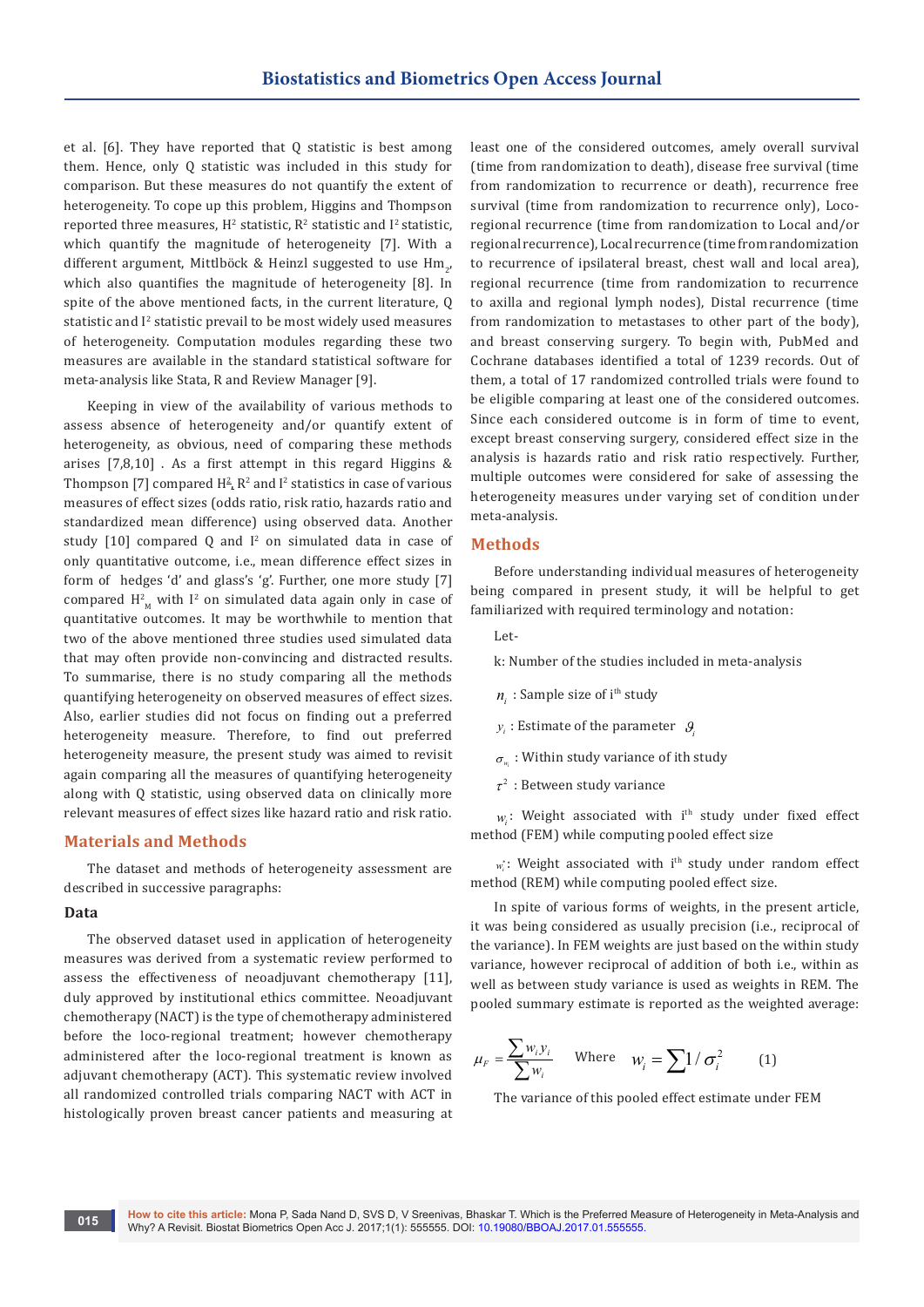Where 
$$
v(f) = \frac{1}{\sum w_i}
$$
 (2)

$$
\mu_{R} = \frac{\sum w_{i}^{*} y_{i}}{\sum w_{i}^{*}} \qquad \qquad \text{Where} \qquad w_{i}^{*} = \sum \frac{1}{\sigma_{i}^{2} + \tau^{2}}
$$

The variance of this pooled effect estimate under REM

$$
v(r) = 1/(\sum w_i^*)
$$

## **Criteria of preferred measure of heterogeneity**

The Higgins & Thompson [7,8,10] have suggested that a good measure of heterogeneity ought to satisfy the following characteristics:

a. Dependence on the extent of heterogeneity: it should be a monotonically increasing function of between study heterogeneity.

$$
f(\mu, \tau^2, \sigma^2, k) > f(\mu, \tau^2, \sigma^2, k) \text{ whenever } \tau^2 > \tau^2
$$

b. Scale invariance: It should not change with the change in scale of measurement.

$$
f(a+b\mu, b^2\tau^2, b^2\sigma^2, k) > f(\mu, \tau^2, \sigma^2, k)
$$
 for any  $a, b$ 

c. Sample size invariance: It should be independent of number of studies included in the meta-analysis.

 $f(\mu, \tau^2, \sigma^2, k') > f(\mu, \tau^2, \sigma^2, k)$ <br>d. Interpretation: It should have easier interpretation.

The performance of all the measures was compared on the basis of above mentioned theoretical criteria and their performance on observed data discussed later.

#### **Q statistic**

Q statistic to test the heterogeneity in the meta-analysis was devised by Cochrane long back for combining the results of various experiments [12]. The Q statistic is defined as the weighted sum of square of deviation of individual effect size from pooled effect size computed by fixed effect method. Further, weights used in calculating pooled effect size are retained. This measure follows Chi-square distribution with k-1 degrees of freedom testing the null hypothesis of non-heterogeneity among studies.

$$
Q = \sum w_i (y_i - \mu_F)^2
$$
 (3)

Being a sum of squares, the theoretically Q ranges from zero to infinite. Q statistic suffers with low power. In other words, this statistic performs better if large numbers of studies are included in the meta-analysis. Practically, most of the meta-analysis deals with small number of studies hence it was suggested to use significance level of 10% instead of 5% [2,13]. Further, Q statistic is sometimes over powered in case of large sample size and reveals a small between study variability as significant. To specify, the magnitude of Q statistic does not give any idea about the extent of heterogeneity [7].

## **H2 statistic**

 $H<sup>2</sup>$  statistic is defined as the relative excess in Q over its degree of freedom:

$$
H^{2} = \begin{cases} \frac{Q}{k-1} i f Q \ge (k-1) \\ \text{li} f Q < (k-1) \end{cases} \tag{4}
$$

But, Higgnis & Thompson (2002) suggested to use H statistic, square root of  $H^2$ , because it is easy for clinicians to understand standard deviation and confidence interval than variance. They also defined H as the estimated residual standard deviation from the slope of the un-weighted least squares regression line through origin on Galbrith plot [7,14] i.e., plotting yi  $\sqrt{w}$ i against √wi:

$$
H^{2} = Q/(k-1) = \sum (y_{i}\sqrt{w_{i}} - \hat{\mu}_{F} \sqrt{w_{i}})^{2} / (k-1)
$$
 (5)

And the confidence interval is:

$$
\exp(\ln H \pm z_{\alpha} \text{se}[\ln H]) \quad (6)
$$

Where 
$$
se[\ln \ln H] = \begin{cases} \frac{1}{2} \cdot \frac{\ln \ln(Q) - \ln \ln(k-1)}{\sqrt{2Q} - \sqrt{2k-3}} i/Q > k \\ \sqrt{\frac{1}{2(k-2)} \left(1 - \frac{1}{3(k-2)}\right)} j/Q \le k \end{cases}
$$
(7)

H statistic also increases with increasing  $\tau^2$  and does not depend on sample size. The value of H=1 represents complete homogeneity. So theoretically it ranges from one to infinite. Further, for assessing significance of heterogeneity, if the 95% CI of H statistic does not involve the null value (i.e., one), heterogeneity becomes significant at 5% level of significance. There is no universal rule to grade  $H^2$  in mild, moderate or severe [7].

## $H_M^2$  statistic

Usually the between study variance is provided by equating Q statistic to its expected value [15,16]:

$$
Q = \tau^2 \left( \sum_{i=1}^k w_i - \frac{\sum_{i=1}^k w_i^2}{\sum_{i=1}^k w_i} \right) + (k-1)
$$
\n
$$
\tau^2 = \frac{Q - (k-1)}{\left( \sum_{i=1}^k w_i - \frac{\sum_{i=1}^k w_i^2}{\sum_{i=1}^k w_i^2} \right)}
$$
\n(9)

$$
\Rightarrow \qquad \left(\sum_{i=1}^k w_i - \frac{\sum_{i=1}^k w_i^2}{\sum_{i=1}^k w_i}\right) \qquad \qquad (9)
$$

Further, within study variance estimate [6] is:

$$
\hat{\sigma}_{w}^{2} = \frac{(k-1)\sum_{i=1}^{k} w_{i}}{\left(\left(\sum_{i=1}^{k} w_{i}\right)^{2} - \sum_{i=1}^{k} w_{i}^{2}\right)}
$$
(10)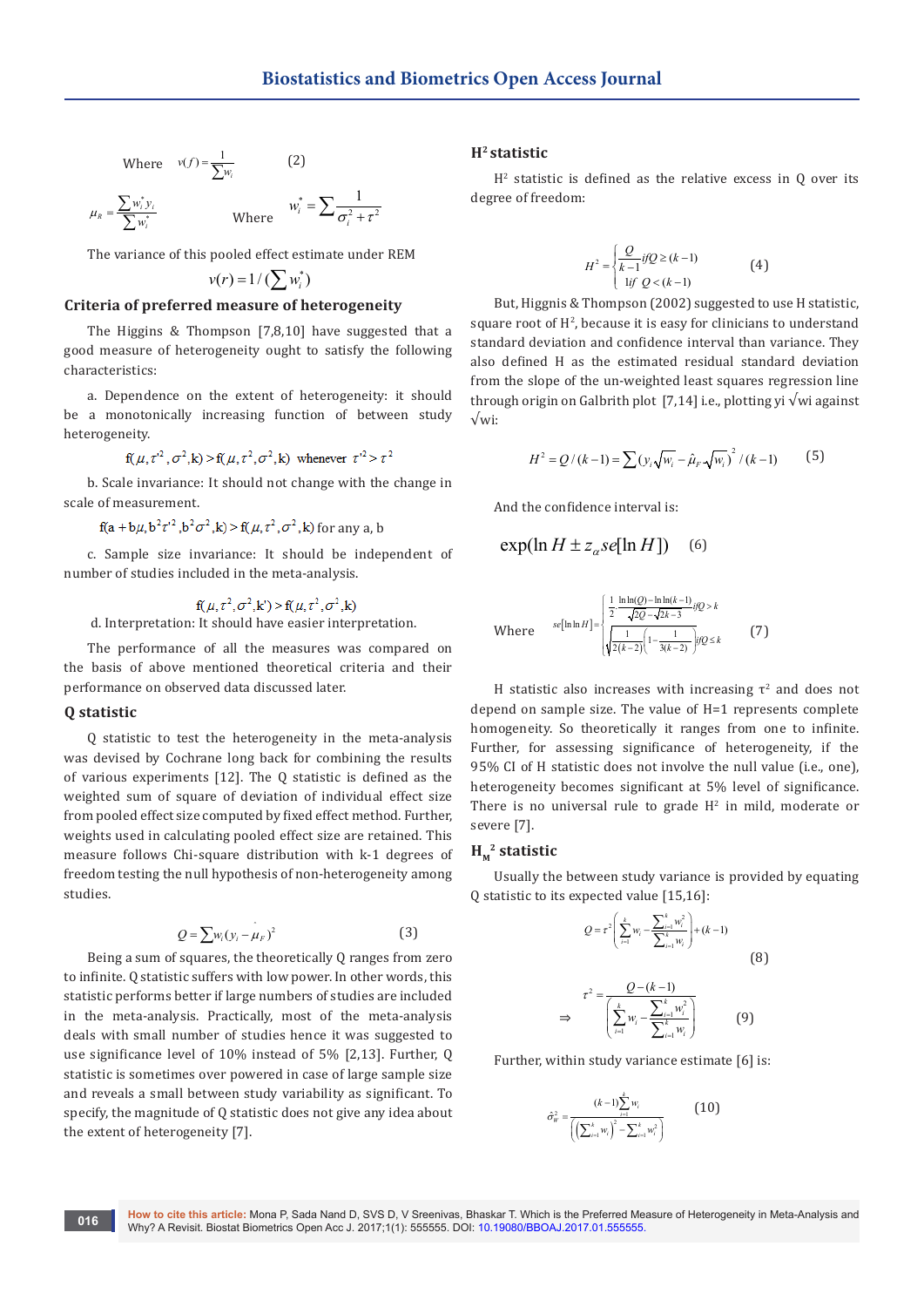From equation 4, 8, 9 and 10:

$$
H^{2} = \frac{Q}{k-1} = \frac{\tau^{2}}{2} + 1 = \frac{\tau^{2} + \sigma^{2}}{2}
$$
 (11)

So Mittlböck & Heinzl [7] suggested using as access of between study variance over within study variance as:

$$
H_M^2 = \frac{\tau^2}{\sigma^2} = H^2 - 1 = (Q - df) / df \tag{12}
$$

Obviously  $H^2$  and  $H^2$  share analogous properties. More specifically unlike  $(1, \text{max})$ ,  $H_{M}^{2}$  varies from  $(0, \text{max})$ , so it ranges from zero to infinite.

## **R2 statistic**

Since heterogeneity occurs because of relative access of between study variation over within study variation, the ratio of between study variance to within study variance may be a measure of heterogeneity  $[7]$ , represented as  $\mathbb{R}^2$ . Being ratio of two variances, it describes the relative inflation in the confidence interval for a summary estimate pooled by random effect model compared with a fixed effect model. As obvious, increase in between study variance will further raise the  $R^2$ value. As variance of pooled effect estimate under REM will always be greater than that of  $FEM$ ,  $R^2$  ranges from 1 to infinite. In the case of homogeneity of effect sizes, the same pooled effect estimate and their confidence interval under both the methods i.e. FEM and REM will provide  $R^2$ =1. Being a ratio of two variances, it is a unit free measure. Under any of the method, the estimated variance of pooled effect size is sum of the weights, so computationally  $R^2$  can also be represented as:

$$
H_M^2 = \frac{\tau^2}{2} = H^2 - 1 = (Q - df) / df \qquad (13)
$$

#### **I2 statistic**

The I<sup>2</sup> statistic measures the proportion of total variability that is due to heterogeneity rather than chance.

$$
I^{2} = \tau^{2} / (\sigma^{2} + \tau^{2})
$$
 (14)

σ

$$
I^{2} = \begin{cases} \frac{Q - (k - 1)}{Q} x 100\% \text{ for } Q > (k - 1) \\ 0 \text{ for } Q \le (k - 1) \end{cases} \tag{15}
$$

As evident from equation 15,  $I^2$  is usually measured as the percentage so ranges from zero to  $100$ . I<sup>2</sup> also increases with increasing value of between study variance. Being the ratio of variances, this is a unit free measure. As the measure involves  $\tau^2$ in both, numerator as well as denominator, the effect of number of studies on this measure is neutralized. The 95% confidence interval for the I<sup>2</sup> can be obtained from the 95% limits of  $H^2$  as there is relation between  $I^2$  and  $H^2$ :

$$
I^2 = (H^2 - 1) / H^2 \tag{16}
$$

For grading the heterogeneity based on  $I^2$  value, it is categorised at 25%, 50% and 75% as low, moderate and high heterogeneity respectively [3]. Most widely used Software packages for meta-analysis such Stata and Revman have incorporated  $Q$  and  $I^2$  statistics only. To facilitate the calculation of  $\mathrm{H}^2$ ,  $\mathrm{H}_{\mathrm{m}}^2$  and  $\mathrm{R}^2$ , a Stata program was developed (appendix).

#### **Comparison of the Measures of Heterogeneity**

In the present article, the above discussed mathematical measures of heterogeneity were compared on the basis of their theoretical properties discussed earlier as well as their obtained performance on the observed data.

## **Application of heterogeneity measures on observed data**

The performance of heterogeneity measures was compared using their precision analysis on an observed dataset. For this, the 95% confidence intervals were obtained through bootstrap using  $10,000$  replications regarding each outcome. For  $H^2$ , 95% confidence intervals were also calculated on the basis of standard error of log (H) discussed earlier. The 95% Confidence interval of HM<sup>2</sup> and I<sup>2</sup>, were also calculated on the basis relationship with H2. Further, the significance of heterogeneity was observed if the 95% confidence interval of these heterogeneity measures did not include the null value of the respective measure. To mention here, intuitively the null value for each of  $I^2$  and  $\text{Hm}^2$  is zero, whereas that for  $H^2$  and  $R^2$  is 1.

#### **Results**

A systematic review of randomized controlled trials, comparing neoadjuvant chemotherapy to adjuvant chemotherapy in the breast cancer patients, found 17 eligible studies measuring at least one of the considered outcomes (i.e., overall survival, disease free survival, relapse free survival, locoregional recurrence, local recurrence, regional recurrence, distal recurrence and breast conserving surgery). These outcomes were reported by 14, 6, 12, 10, 9, 4, 12 and 9 studies respectively. Since, these outcomes have varying sample size as well as between study variance  $(\tau^2)$ ; it may make the comparison more generalizable. As evident from Table 1, overall survival, local recurrence and regional recurrence were extracted from homogeneous group of studies (i.e.,  $\tau^2=0$ ). Q statistics revealed that disease free survival was from homogeneous group of studies (p=0.237). In addition, as per  $I^2$  statistic, 26% of the total variation was due to heterogeneity alone, but it was not significant (95% CI: 0.00, 58.19). Further, total variance was 1.36 times of the within study  $variance$  ( $H^2$ =1.36). In other words, between study variance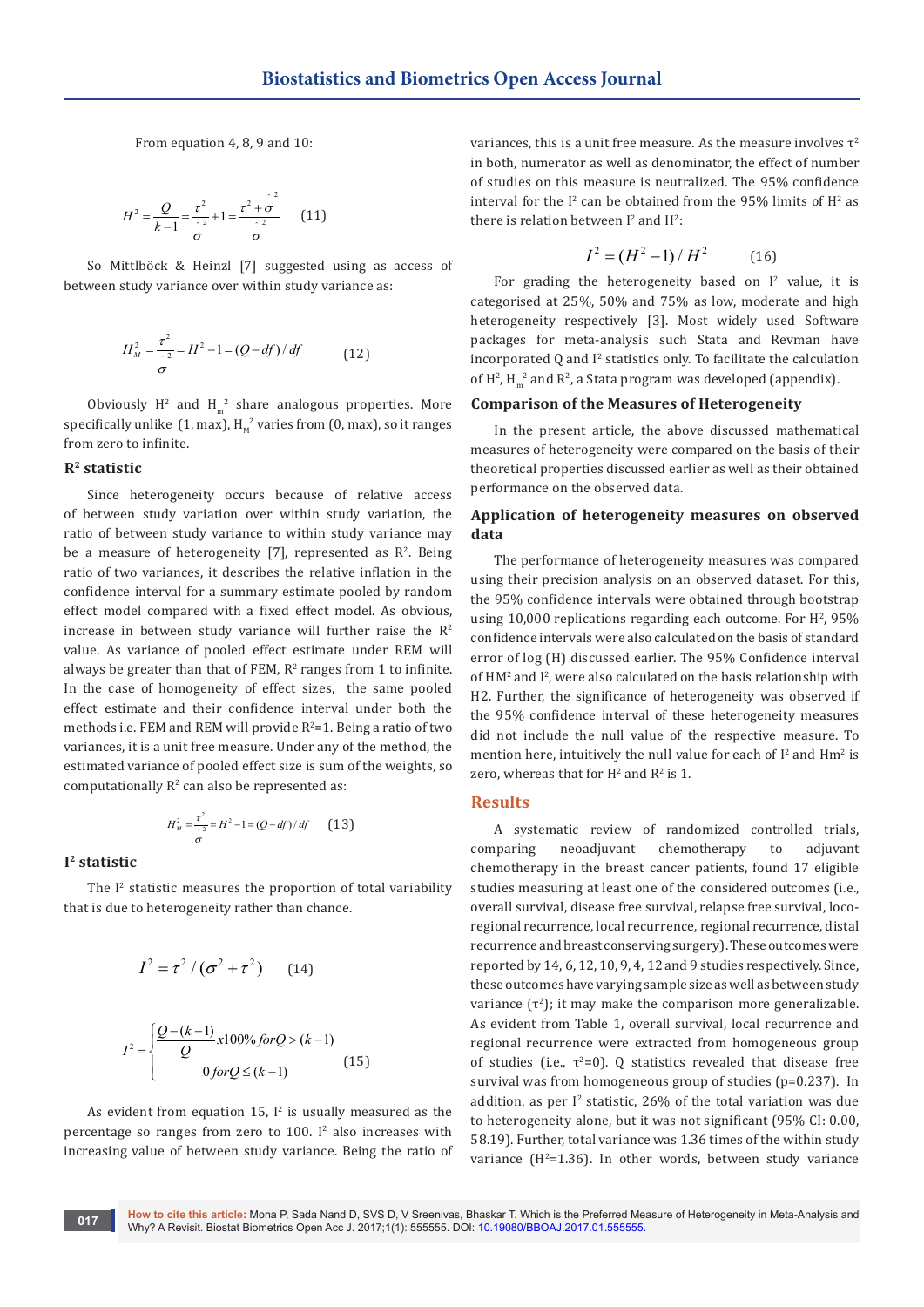was  $0.36$  times of the within study variance  $(H_{\scriptscriptstyle M}^{\scriptscriptstyle 2}=0.36)$ . R<sup>2</sup> statistic revealed that heterogeneity has inflated the confidence interval under random effect method, 1.62 times in comparison to that under fixed effect method. Likewise similar result was observed for loco-regional recurrence, relapse free survival and distal recurrence. Whereas, in the case of breast conserving surgery with highest heterogeneity among all the considered outcomes, all the measures including Q statistic reported that they were extracted from heterogeneous group of studies ( $p$ <0.001). I<sup>2</sup> revealed that 90% of the total variance, inflating the confidence interval under REM three times that under FEM (R=3), is because of heterogeneity alone. All the heterogeneity measures were on same line and consistently increase with

increasing between study variance. As described in Table 1,  $I^2$ has narrowest confidence interval. The width of respective 95% bootstrap confidence interval for  $I^2$ ,  $H^2$ ,  $R^2$  and  $H_M^2$  were 0.32, 0.36, 0.95 and 0.36 under overall survival, 0.58, 0.99, 6.66 and 0.99 under disease free survival, 0.47, 0.76, 2.56 and 0.76 for loco-regional recurrence, 0.60, 1.29, 2.80 and 1.29 under relapse free survival; 0.62, 1.43, 3.4 and 1.43 under Distal recurrence; and, the highest width for breast conserving surgery as 0.95, 18.56, 20.16 and 18.56. The similar pattern has been observed under test based confidence interval. To among all the measures of heterogeneity, I<sup>2</sup> statistic has consistently precise confidence interval regardless of the considered outcomes, between study variance and sample size.

**Table 1:** Summary statistics of heterogeneity measures with respective 95% bootstrap confidence interval and \*test based Confidence Interval.

| <b>Outcome</b>                         | <b>No. of Studies</b> | $\tau^2$         | $Q(p-value)$     | $\mathbf{I}^2$   | H <sup>2</sup>    | $\mathbb{R}^2$ | $\mathbf{H}^2\mathbf{M}$ |
|----------------------------------------|-----------------------|------------------|------------------|------------------|-------------------|----------------|--------------------------|
| Overall<br>Survival                    | 14                    | $\boldsymbol{0}$ | 11.52            | $\boldsymbol{0}$ | $\mathbf{1}$      | $\mathbf{1}$   | $\mathbf{0}$             |
|                                        |                       |                  | $-0.567$         | (0.00, 0.32)     | (1.00, 1.36)      | (1.00, 1.95)   | (0.00, 0.36)             |
|                                        |                       |                  |                  | $(0.00, 0.55)^*$ | $(1.00, 2.22)^*$  |                | $(0.00, 1.22)^*$         |
| Disease Free<br>Survival               | 6                     | 0.012            | 6.79             | 0.26             | 1.36              | 2.63           | 0.36                     |
|                                        |                       |                  | $-0.237$         | (0.00, 0.58)     | (1.00, 1.99)      | (1.00, 7.66)   | (0.00, 0.99)             |
|                                        |                       |                  |                  | $(0.00, 0.69)*$  | $(1.00, 3.26)^*$  |                | $(0.00, 2.26)^*$         |
| Local<br>Recurrence                    | 9                     | $\boldsymbol{0}$ | 8.01             | $\boldsymbol{0}$ | $\mathbf{1}$      | $\mathbf{1}$   | $\boldsymbol{0}$         |
|                                        |                       |                  | $-0.433$         | (0.00, 0.51)     | (1.00, 1.82)      | (0.20, 2.31)   | (0.00, 0.82)             |
|                                        |                       |                  |                  | $(0.00, 0.65)^*$ | $(1.00, 2.84)^*$  |                | $(0.00, 1.84)^*$         |
| Regional<br>Recurrence                 | $\overline{4}$        | $\boldsymbol{0}$ | 0.31             | $\overline{0}$   | 1                 | $\mathbf{1}$   | $\overline{0}$           |
|                                        |                       |                  | $-0.959$         | (0.00, 0.00)     | (1.00, 1.00)      | (1.00, 1.00)   | (0.00, 0.00)             |
|                                        |                       |                  |                  | $(0.00, 0.84)^*$ | $(1.00, 6.53)*$   |                | $(0.00, 5.53)$ *         |
| Loco-regional<br>Recurrence            | 10                    | 0.017            | 10.56            | 0.15             | 1.17              | 1.07           | 0.17                     |
|                                        |                       |                  | $-0.307$         | (0.00, 0.47)     | (1.00, 1.76)      | (1.00, 3.56)   | (0.00, 0.76)             |
|                                        |                       |                  |                  | $(0.00, 0.56)^*$ | $(1.00, 2.28)^*$  |                | $(0.00, 1.28)^*$         |
| Relapse free<br>Survival               | 12                    | 0.027            | 18.12            | 0.39             | 1.65              | 2.45           | 0.65                     |
|                                        |                       |                  | $-0.079$         | (0.00, 0.60)     | (1.00, 2.29)      | (1.00, 3.80)   | (0.00, 1.29)             |
|                                        |                       |                  |                  | $(0.00, 0.69)^*$ | $(1.00, 3.25)^*$  |                | $(0.00, 2.25)^*$         |
| Distal<br>Recurrence                   | 12                    | 0.037            | 20.63            | 0.47             | 1.88              | 2.85           | 0.88                     |
|                                        |                       |                  | $-0.037$         | (0.00, 0.62)     | (1.00, 2.43)      | (1.00, 4.40)   | (0.00, 1.43)             |
|                                        |                       |                  |                  | $(0.00, 0.73)*$  | $(1.00, 3.66)^*$  |                | $(0.00, 2.66)^*$         |
| <b>Breast</b><br>Conserving<br>Surgery | 9                     | 0.036            | 80.27            | 0.9              | 10.03             | 12.04          | 9.03                     |
|                                        |                       |                  | $\boldsymbol{0}$ | (0.00, 0.95)     | (1.00, 19.56)     | (1.84, 22.00)  | (0.00, 18.56)            |
|                                        |                       |                  |                  | $(0.83, 0.94)^*$ | $(5.98, 16.71)^*$ |                | $(4.98, 15.71)^*$        |

Although Q statistic is best among the heterogeneity test [6], but it does not quantify the magnitude of heterogeneity. Further, it depends on number of studies included in the sample size as it suffers with low power in case of small number of studies. However, it has excess power in case of large number of studies included in meta-analysis. Unlike Q statistic,  $\mathrm{H}^2$ ,  $\mathrm{H}_{\mathrm{M}}^2$ ,  $\mathbb{R}^2$  and  $\mathbb{I}^2$  statistics quantifies the magnitude of heterogeneity. Keeping in the view of observed results and earlier described criteria regarding preferred heterogeneity measure, all these four measures are invariant of the sample size. If weights under

consideration are inverse of study level variance (i.e, ),  $H^2$  and  $H_{\rm M}^{-2}$  statistics also become scale invariant. However,  $R^2$  and I<sup>2</sup> are size as well as scale invariant measures regardless of the type of weights under consideration. Theoretically the range of  $\mathbb{R}^2$ may vary from 1 to infinite. In contrary to this,  $I^2$  is expressed as percentage (0-100%). Because of finite quantity of  $I^2$ , it has appealing interpretation as it measures the proportion of the total variability in the effect size that is because of heterogeneity alone.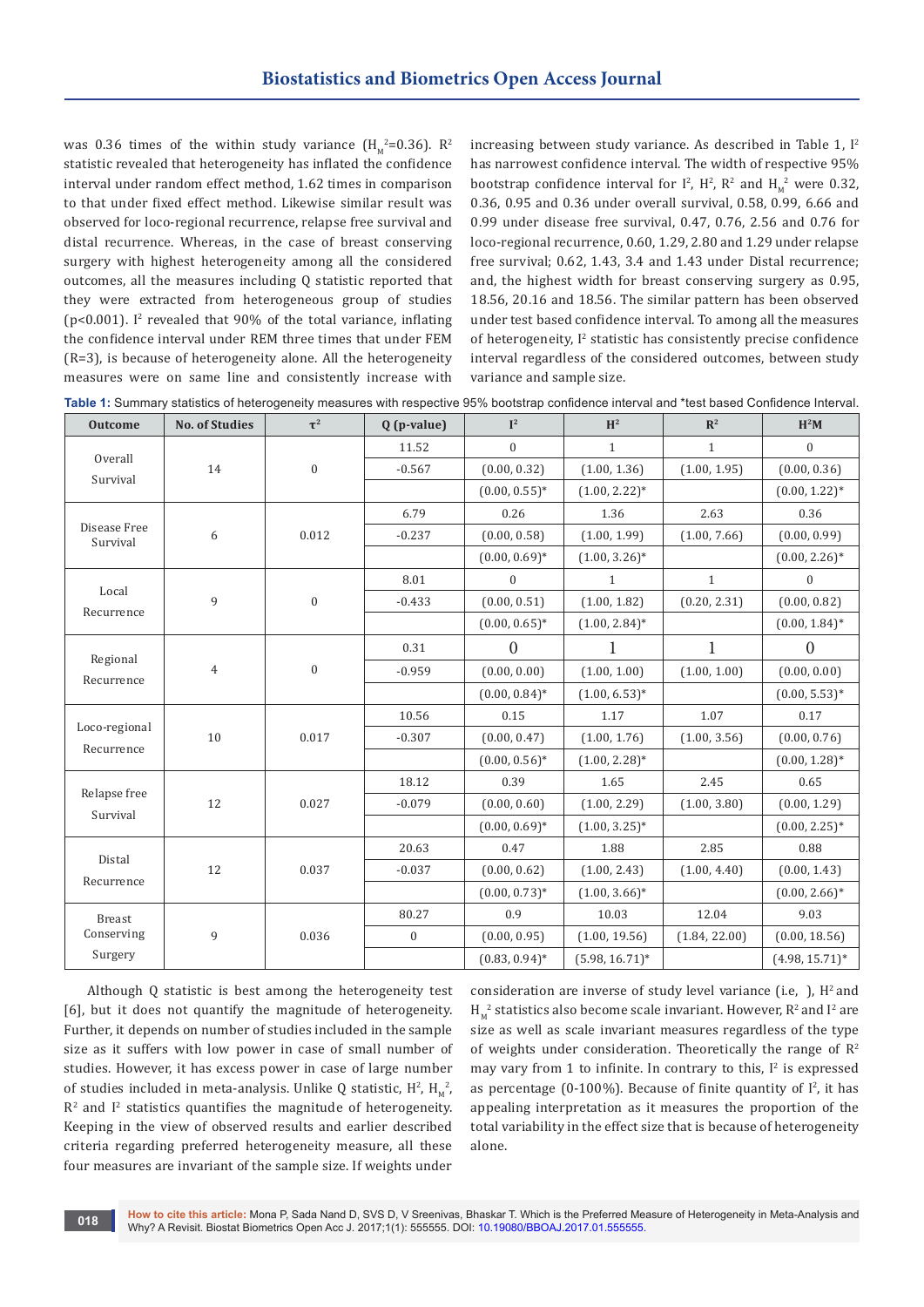## **Discussion**

There are very few studies comparing the heterogeneity measures under meta-analysis. Long back a study [6] compared various measures to test the absence of heterogeneity and found that Q statistic is best among all these measures. But Q statistics does not quantify the heterogeneity. A comparison on simulated data for effect sizes as hedges'd' and glass's 'g' by reported that  $I^2$  is better than Q because of its interpretation only [10]. Another study compared  $\mathbf{H}_{_\mathrm{M}}^{\mathrm{z}}$  with  $\mathbf{I}^{\mathrm{z}}$  again on simulated data in case of quantitative outcomes and argued that  $H_M^2$  may be more intuitive because of its interpretation [8]. It may be worthwhile to mention that these two studies using simulated data may often provide non-convincing and distracted results. Higgins and Thompson proposed  $H^2$ ,  $\mathbb{R}^2$  and  $I^2$  statistics and applied in case of various effect sizes (odds ratio, risk ratio, hazards ratio and standardized mean difference) using observed data. They found that for the ten studies included in meta-analysis, significant value of H<sup>2</sup> at p=0.1, p=0.05 and p=0.01 are 1.64, 1.88 and 2.40 respectively. However, in case of 30 studies, these  $H^2$  values are significant at 1.35, 1.46 and 1.72 (Higgins and Thompson 2002). So there is no universal rule to grade heterogeneity as mild, moderate or severe on the basis of  $H^2$ . They reported that all these three measures follow the criteria of good measure of heterogeneity but abstained to comment on preferred measure among them [7]. Since  $H^2$  and  $H_M^2$  share analogues properties, it may not be possible to grade heterogeneity on the basis of HM2 as well. Further, on the basis of  $\mathbb{R}^2$  also, heterogeneity cannot be graded. But,  $I^2$  grades heterogeneity as mild moderate and sever at its value as 25%, 50% and 75% respectively.

Keeping in view of the criteria of appropriate measure of heterogeneity described earlier, theoretical characteristics under each measure and related analytical results on various outcomes in the present study, it is amply clear that  $I^2$  only has finite quantification of heterogeneity (0-100%) leading to more logical and appealing interpretation. In contrary, other measures  $(H^2, R^2, H^2)$  involve infinite range of the quantification of heterogeneity, which is likely to provide unrealistic summaries of uncertainty in heterogeneity measures. In other words, in view of infinite range of these measures, any conventionally suggested criteria for interpretation will be full of subjectivity. The analytical results in the present study have also shown beyond doubt that  $I^2$  provides more precise results. Hence,  $I^2$  may be an obvious preference over other measures of heterogeneity. To obtain sufficient evidence regarding conclusion under the present study, keeping in view of importance of several real data analysis, various outcomes involving obvious variation in number of studies and between study variance, related to effectiveness of neoadjuvant chemotherapy was attempted. However, one may further explore similar analysis in other areas involving other effect sizes like mean difference and regression coefficients.

## **Conclusion**

 $I<sup>2</sup>$  statistic is a sample size and scale invariant measure, which increases with increased heterogeneity. Unlike other methods of measuring extent of heterogeneity,  $I^2$  has finite upper bound as well. Further,  $I^2$  has precise confidence interval among all measures of heterogeneity assessment. In addition, it has appealing interpretation in terms of the proportion of the total variability that is because of heterogeneity alone. With all these virtues,  $I^2$  is a preferred measure of heterogeneity in metaanalysis.

#### **Acknowledgement**

The authors sincerely acknowledge the All India Institute of Medical Science, New Delhi for providing enquired resources and 'Institute fellowship' to support Ph.D. student, Ms Mona Pathak.

#### **References**

- 1. [Michael B, Hedges LV, Higgins PTJ, Rothstein HR \(2009\) Introduction to](http://as.wiley.com/WileyCDA/WileyTitle/productCd-EHEP002313.html)  [Meta-Analysis. Chichester, John Wiley & Sons, UK.](http://as.wiley.com/WileyCDA/WileyTitle/productCd-EHEP002313.html)
- 2. [Alex JS, Abrams KR, Jones DR, \(2000\) Methods for Meta-Analysis in](http://as.wiley.com/WileyCDA/WileyTitle/productCd-0471490660.html/)  [Medical Research. Wiley 1: 1-380.](http://as.wiley.com/WileyCDA/WileyTitle/productCd-0471490660.html/)
- 3. [Higgins JP, Thompson SG, Deeks JJ, Altman DG \(2003\) Measuring](https://www.ncbi.nlm.nih.gov/pubmed/12958120)  [Inconsistency in Meta-Analyses. BMJ 327\(7414\): 557-560.](https://www.ncbi.nlm.nih.gov/pubmed/12958120)
- 4. [Stanley TD, Doucouliagos H \(2015\) Neither Fixed nor Random:](https://www.ncbi.nlm.nih.gov/pubmed/25809462)  [Weighted Least Squares Meta-Analysis. Stat Med 34\(13\): 2116-2127.](https://www.ncbi.nlm.nih.gov/pubmed/25809462)
- 5. [Baujat B, Mahé C, Pignon JP, Hill C \(2002\) A Graphical Method for](https://www.ncbi.nlm.nih.gov/pubmed/12228882)  [Exploring Heterogeneity in Meta-Analyses: Application to a Meta-](https://www.ncbi.nlm.nih.gov/pubmed/12228882)[Analysis of 65 Trials. Stat Med 21\(18\): 2641-2652.](https://www.ncbi.nlm.nih.gov/pubmed/12228882)
- 6. Takkouche B, Cadarso Suárez [C, Spiegelman D \(1999\) Evaluation of Old](https://www.ncbi.nlm.nih.gov/pubmed/10412966)  [and New Tests of Heterogeneity in Epidemiologic Meta-Analysis. Am J](https://www.ncbi.nlm.nih.gov/pubmed/10412966)  [Epidemiol 150\(2\): 206-215.](https://www.ncbi.nlm.nih.gov/pubmed/10412966)
- 7. [Higgins JP, Thompson SG \(2002\) Quantifying Heterogeneity in a Meta-](https://www.ncbi.nlm.nih.gov/pubmed/12111919)[Analysis. Stat Med 21\(11\): 1539-1558.](https://www.ncbi.nlm.nih.gov/pubmed/12111919)
- 8. [Mittlböck, M, Heinzl H \(2006\) A Simulation Study Comparing](https://www.ncbi.nlm.nih.gov/pubmed/16991104)  [Properties of Heterogeneity Measures in Meta-Analyses. Stat Med](https://www.ncbi.nlm.nih.gov/pubmed/16991104)  [25\(24\): 4321-4333.](https://www.ncbi.nlm.nih.gov/pubmed/16991104)
- 9. [Higgins JPT, Green S \(2008\) Cochrane Collaboration. Cochrane](http://onlinelibrary.wiley.com/book/10.1002/9780470712184)  [Handbook for Systematic Reviews of Interventions: Cochrane Book](http://onlinelibrary.wiley.com/book/10.1002/9780470712184)  [Series. In: Higgins JPT and Green S \(Eds.\), Chichester England,](http://onlinelibrary.wiley.com/book/10.1002/9780470712184)  [Hoboken, NJ: Wiley-Blackwell, USA.](http://onlinelibrary.wiley.com/book/10.1002/9780470712184)
- 10. [Huedo Medina TB, Sánchez Meca J, Marín Martínez F, Botella J \(2006\)](https://www.ncbi.nlm.nih.gov/pubmed/16784338)  [Assessing Heterogeneity in Meta-Analysis: Q Statistic or I2 Index?](https://www.ncbi.nlm.nih.gov/pubmed/16784338)  [Psychol Methods 11\(2\): 193-206.](https://www.ncbi.nlm.nih.gov/pubmed/16784338)
- 11. [Mona Pathak, Sada Nand Dwivedi, Deo SVS, Pramod Kumar Julka,](http://www.crd.york.ac.uk/PROSPERO/display_record.asp?ID=CRD42015023339)  [Vishnubhatla Sreenivas \(2015\) Neoadjuvant Chemotherapy in](http://www.crd.york.ac.uk/PROSPERO/display_record.asp?ID=CRD42015023339)  [Treatment of Breast Cancer. PROSPERO.](http://www.crd.york.ac.uk/PROSPERO/display_record.asp?ID=CRD42015023339)
- 12. Cochran William G (1954) The Combination of Estimates from Different Experiments. Biometrics 10(1): 101-129.
- 13. [Petitti DB \(2001\) Approaches to Heterogeneity in Meta-Analysis. Stat](https://www.ncbi.nlm.nih.gov/pubmed/11746342)  [Med 20\(23\): 3625-3633.](https://www.ncbi.nlm.nih.gov/pubmed/11746342)
- 14. Galbraith RF (1988) Graphical Display of Estimates Having Differing Standard Errors. Technometrics 30(3): 271-281.
- 15. Der Simonian R, Kacker [R \(2007\) Random-Effects Model for Meta-](https://www.ncbi.nlm.nih.gov/pubmed/16807131)[Analysis of Clinical Trials: An Update. Contemp Clin Trials 28\(2\): 105-](https://www.ncbi.nlm.nih.gov/pubmed/16807131)